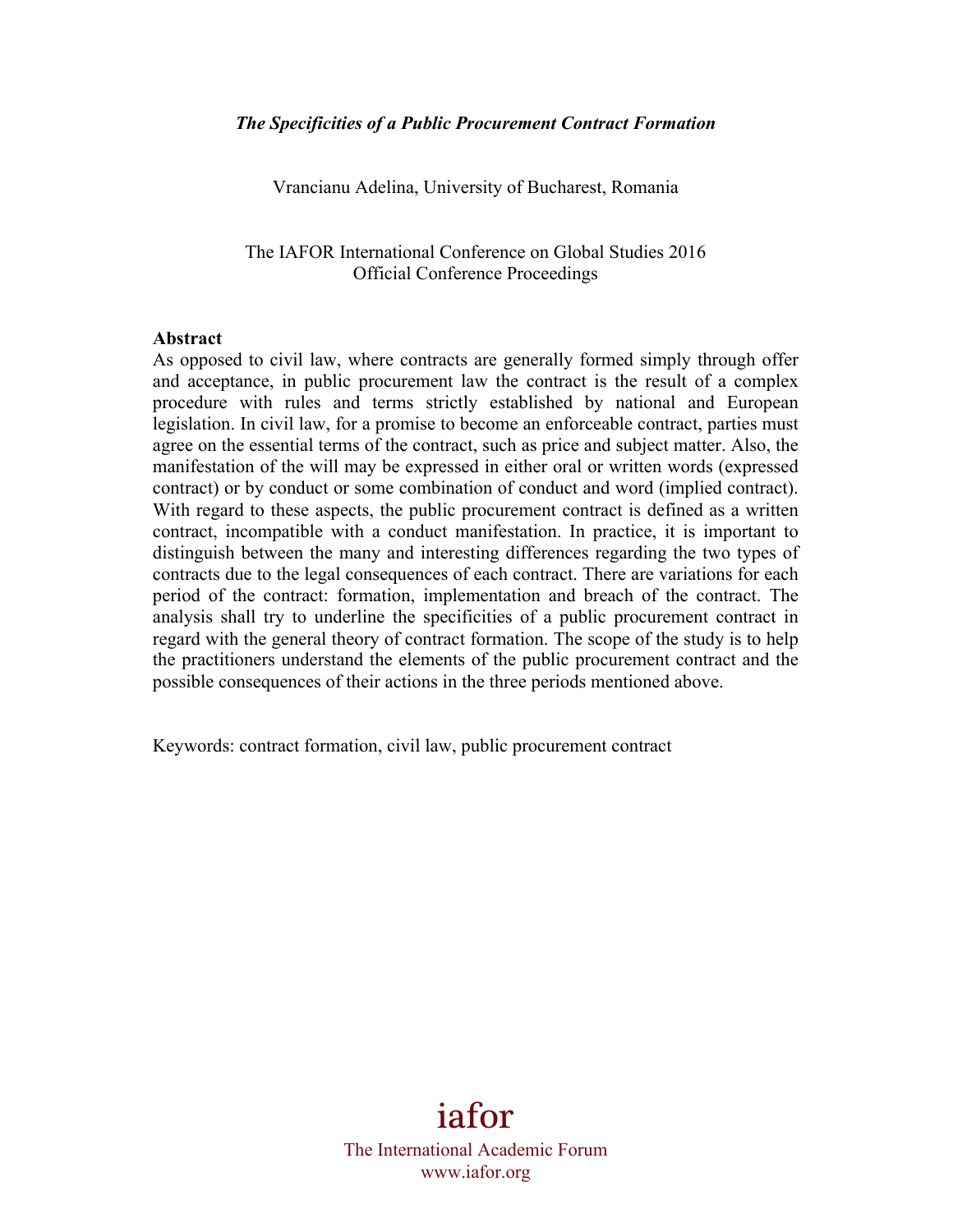### **The Specificities of a Public Procurement Contract Formation**

The analysis determines the specificities of each period of a public procurement contract: formation, implementation and the termination of the contract. As opposed to civil law, where contracts are generally formed simply through offer and acceptance, in public procurement law the contract is the result of a complex procedure with rules and terms strictly established by the national and European legislation.

The legislation taken into consideration is the Directive 2014/24/EU of the European Parliament and of the Council of 26 February 2014 on public procurement, repealing Directive 2004/18/EC (hereinafter called "Directive 24" or "directive") and the national Law of transposition no. 98/2016 on public procurement (hereinafter called "Law 98").

The two statutory documents describe the procedural rules that need to be followed by every contracting authority wanting to satisfy its needs. In this context, the contracting authority, after identifying the object of the procedure, is the one taking the initiative in the search for offers and will publish a contract notice with the procurement documents through the electronic means of communication. In this way, it is increased the efficiency and the transparency of the procurement procedure, as well as the number of national and international offers. The economic operators, if interested, should answer to this demand by submitting in writing a competitive offer before the deadline established in the contract notice.

In the period of evaluation, the contracting authority will verify the financial and technical offer and the documents presented in order to prove the conformity with the requirements set up in the procurement documents.

The regular and acceptable tenders will be classified with the respect of the selection criteria and the contract will be sign with the winner designated in the final report of the procedure.

Throughout the procurement procedure, the contracting authority has to respect the essential principles of transparency, non-discrimination, equal treatment, publicity, mutual recognition, proportionality as set forth in the article 18 of Directive 24. The contractor could be a firm resident in another country.

The obligation of transparency incumbent upon the contracting authority consists in ensuring, for the benefit of any potential tenderer, a degree of advertising sufficient to enable the services market to be opened up to competition and the impartiality of procurement procedures to be reviewed.

Moreover, the obligation of transparency implies, in particular, an obligation to ensure that an undertaking located in the territory of a Member State other than that in question can have access to appropriate information regarding the public contract concerned before it is awarded, so that, if that undertaking had so wished, it would have been in a position to express its interest in obtaining that contract (T-258/06, 2010, para 77-78).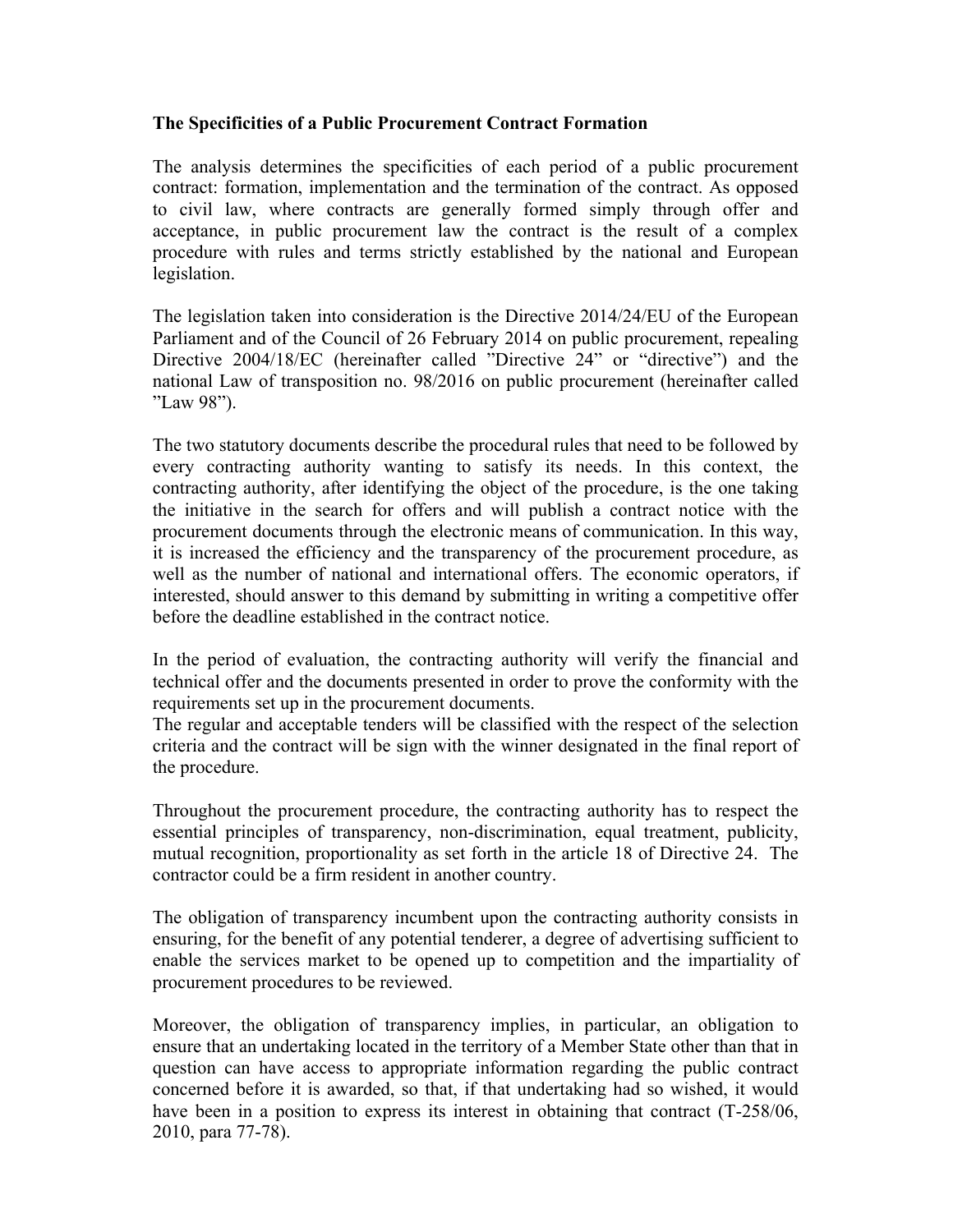The steps presented above are not meet in the period of formation of any other contract. The public procurement contract has this specificity due to the administrative nature of the contract. As it has been underpinned before, the offer and the acceptance are accompanied by a relatively long procedure, as the practice has proven, procedure that will define the terms of the future public procurement contract. The essay will analysis, step by step, different elements of the contract formation, such as the definition, the legal characters of the contract, legal regime, validity conditions, the object of the contract, effects and execution, the modification of the contract and the termination of the contract.

# **The definition of the public procurement contract**

As set in the article 1 of the Directive 24, procurement within the meaning of this Directive is the acquisition by means of a public contract of works, supplies or services by one or more contracting authorities from economic operators chosen by those contracting authorities, whether or not the works, supplies or services are intended for a public purpose.

Going further, in article 2 points 5, 6, 8 and 9, the Directive 24 defines the notions of public contracts, public works contracts, public supply contracts and public service contracts:

- "public contracts": contracts for pecuniary interest concluded in writing between one or more economic operators and one or more contracting authorities and having as their object the execution of works, the supply of products or the provision of services (point 5),
- "public works contracts": means public contracts having as their object one of the following: the execution, or both the design and execution of works to one of the activities within the meaning of Annex II; the execution, or both the design and execution, of a work; the realization, by whatever means, of a work corresponding to the requirements specified by the contracting authorities exercising a decisive influence on the type or design of the work  $\frac{\pi}{6}$ ;
- "public supply works": public contracts having as their object the purchase, lease, rental or hire-purchase, with or without an option to buy, of products. A public supply contract may include, as an incidental matter, siting and installation operations (point 8);
- "public service works": public contracts having as their object the provision of services other than those referred to in point 6 (point 9).

• The national Law 98, transposing the European Directive 24, has taken the definitions as set up by the European legislator.

Going further in our analysis, notions like contracting authorities, tenders, economic operators need to be explained in the light of the directive for an easy browsing of the text.

Point 1 from article 3 of directive explains that contracting authorities are the State, regional or local authorities, bodies governed by public law or associations formed by one or more such authorities or one or more such bodies governed by public law.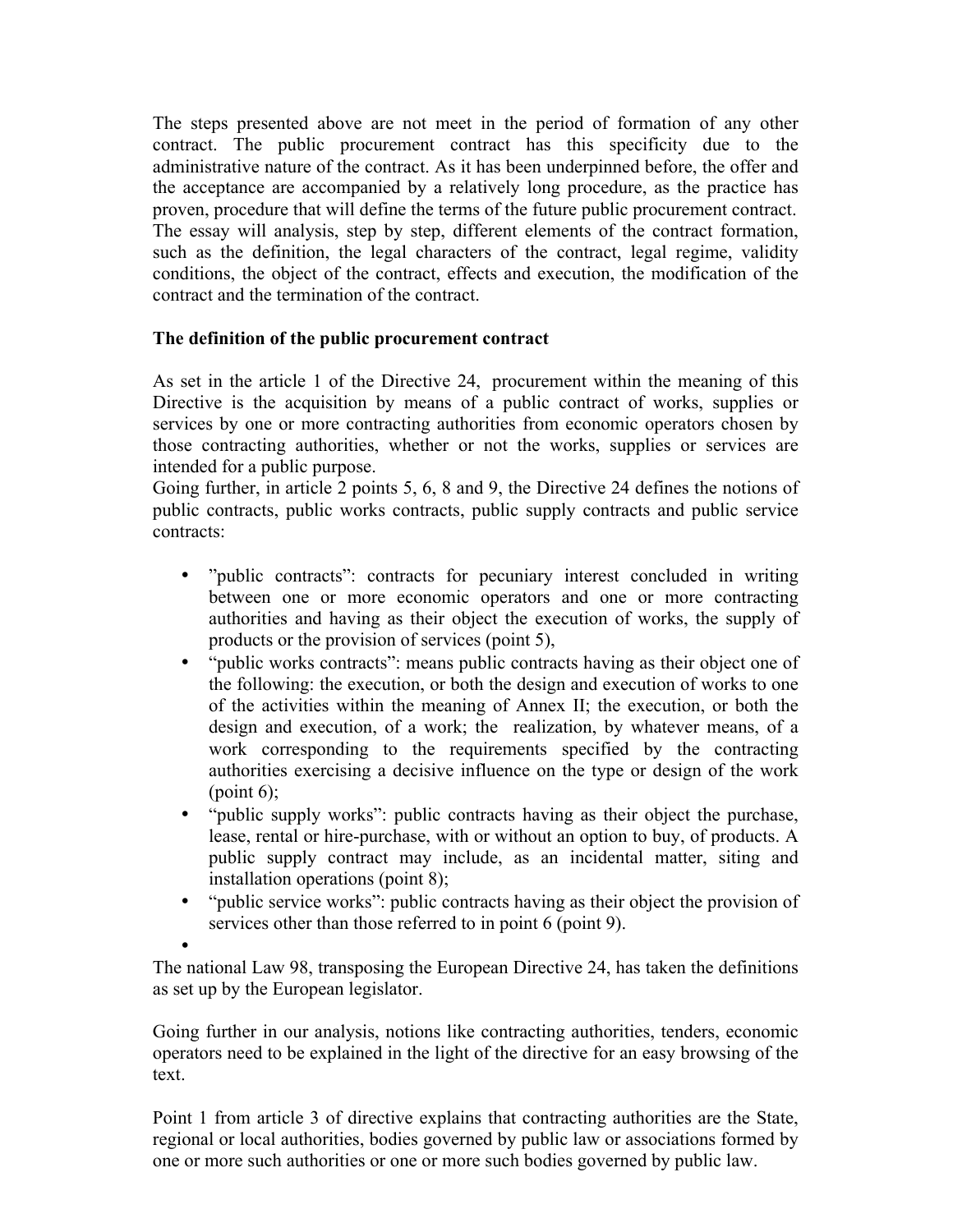Economic operator means any natural or legal person or public entity or group of such persons and/or entities, including any temporary association of undertakings, which offers the execution of works and/or a work, the supply of products or the provision of services on the market (point 10). Tenderer means an economic operator that has submitted a tender (point 11).

It is necessary the distinction between a public procurement contract and the concession contract. The European case-law has undelined that a public contract within the meaning of that directive involves consideration which is paid directly by the contracting authority to the service provider, meanwhile a concession exists where the agreed method of remuneration consists in the right of the service provider to exploit for payment his own service and means that he assumes the risk connected with operating the services in question. (CJUE, T-382/05, 2007, para 32-33).

#### **Legal characters of the contract**

As a result of the definition, the public procurement contract is bilateral and mutually binding, synallagmatic, non-gratuitous, commutative and rights-transferring contract. The contract is *bilateral and synallagmatic*. The synallagmatic contract means a contract giving rise to obligations on both sides of the parties (Francisk Deak, 1999, p. 10). The contracting authorities will pay the price for the activities and the tenderer will execute the works, supply the products or provide services. The obligation of the contracting authority is the cause for the obligation of the tender, meaning that the obligations are interdependent.

The bilateral character is due to the fact the contract is sign by two parties, the contracting authority and the tenderer declared winner in the procurement procedure. The contract is *commutative* because the existence and the extent of rights and the obligations of the parties are clearly established in the contract at the moment of the signature (Gabriel Boroi and others, 2012, p. 81). The two elements are settled by the contracting authority in the procurement documents and by the economic operator in the tender presented in the conditions of the procedure.

The public procurement contract is defined as an *onerous contract* which means that each party follows a patrimonial interest in exchange for the obligations assumed in the contract (Gabriel Boroi and others, 2012, p. 79). The tenderer is pursuing the pecuniary interest of obtaining the price for his activity of execution of works, supply of products or provision of services.

As opposed to civil contract where the contract could be oral or in writing, the public procurement contract must be in writing in order to be enforceable. This contract is incompatible with any oral expressions or conducts. This legal character is clearly expressed by the directive. A written contract could prove easier in court the rights and the obligations of the signatory parties.

In a public procurement procedure, the content of the contract is known by any interested economic operator as a result of its publication on the electronic platforms once the contract notice is published. In the period of tender preparation, any economic operator has the possibility to address clarifications to the contracting authorities with regard to the terms of the contract (art. 153 Law 98; art. 47 directive).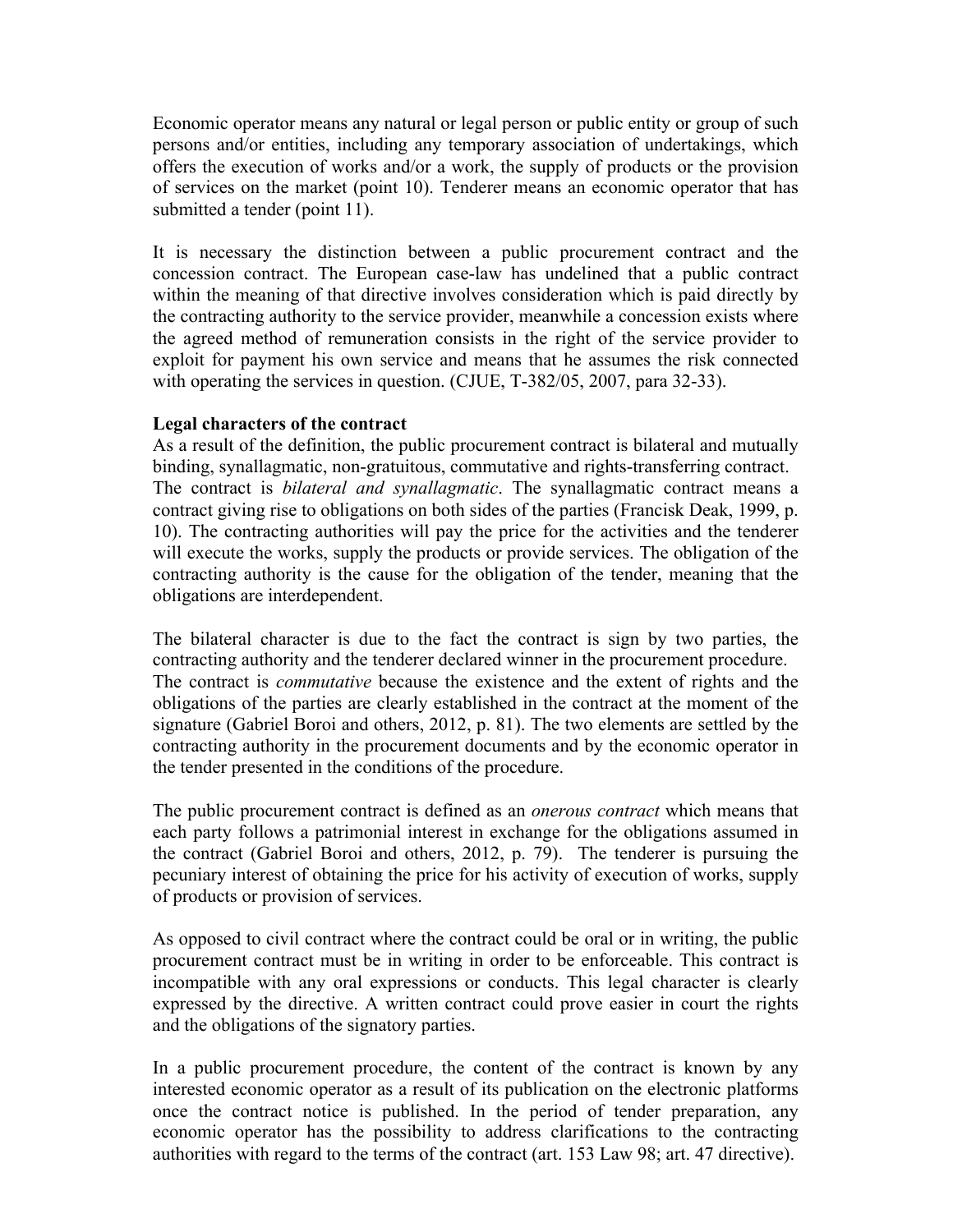Regarding the works contracts and supply contracts, the public procurement contract is rights-transferring contract because the ownership right is transferred from the winner to the contracting authority.

Moreover, the contract is signed *intuitu personae* because the contracting authority entrusts activities to be carried out by a particular contractor on account of its qualities (Florin Motiu, Bucharest, p. 201).

One tenderer is declared winner of the contract after a well-established procedure described in the directive. The contract could not be signed with another tenderer, participant in the procedure. The winner is the economic operator mentioned in the award notice published in the electronic platforms. As set in the article 84 from the directive, the individual report on the procedure prescribes the name of the successful tenderer and the reasons why its tender was selected.

# **Legal regime**

As defined in the Law 98, the public procurement law is *an administrative contract*, meaning the contract is subject to provisions of administrative law. The characteristics of the contract are the following: a) one of the subjects is a public authority; b) the object is satisfying a general interest through execution of works, supply of products or provision of services; c) the contract is subject to public law (Antonie Iorgovan, 1996, p. 368).

As opposed to civil contracts, where parties enjoy an equal position, the administrative contract is characterized by the superiority of one subject towards the other party (Virginia Vedinas, 2009, p. 126).

This superiority in public procurement is translated by the fact that the contracting authority is in charge of defining the parameters of the procedure, for example the object, the criteria, the technical specificities that need to be respected throughout the tenderer's offer.

### **The validity conditions of the contract**

In the doctrine, it is appreciated that any administrative contract has to meet the general criteria described in the civil law: the capacity, the consent, a determined object and a licit cause (Virginia Vedinas, 2009, p. 126).

*Consent*. The public contract, as any other contract, becomes enforceable when two parties reach an agreement on the terms of the contract. In public procurement, the agreement is mutually binding after following one of the tender procedures describe by the statutory documents.

In light of the above mentioned considerations, the contracting authority publishes a contract notice. In the open procedure, for example, an economic operator has 35 days to submit an offer. After the evaluation of the tenders, is declared one winner who signs the contract. If not, the contracting authority should execute the guarantees provided by the tenderer and sign the contract with the second tender with a regular and acceptable offer.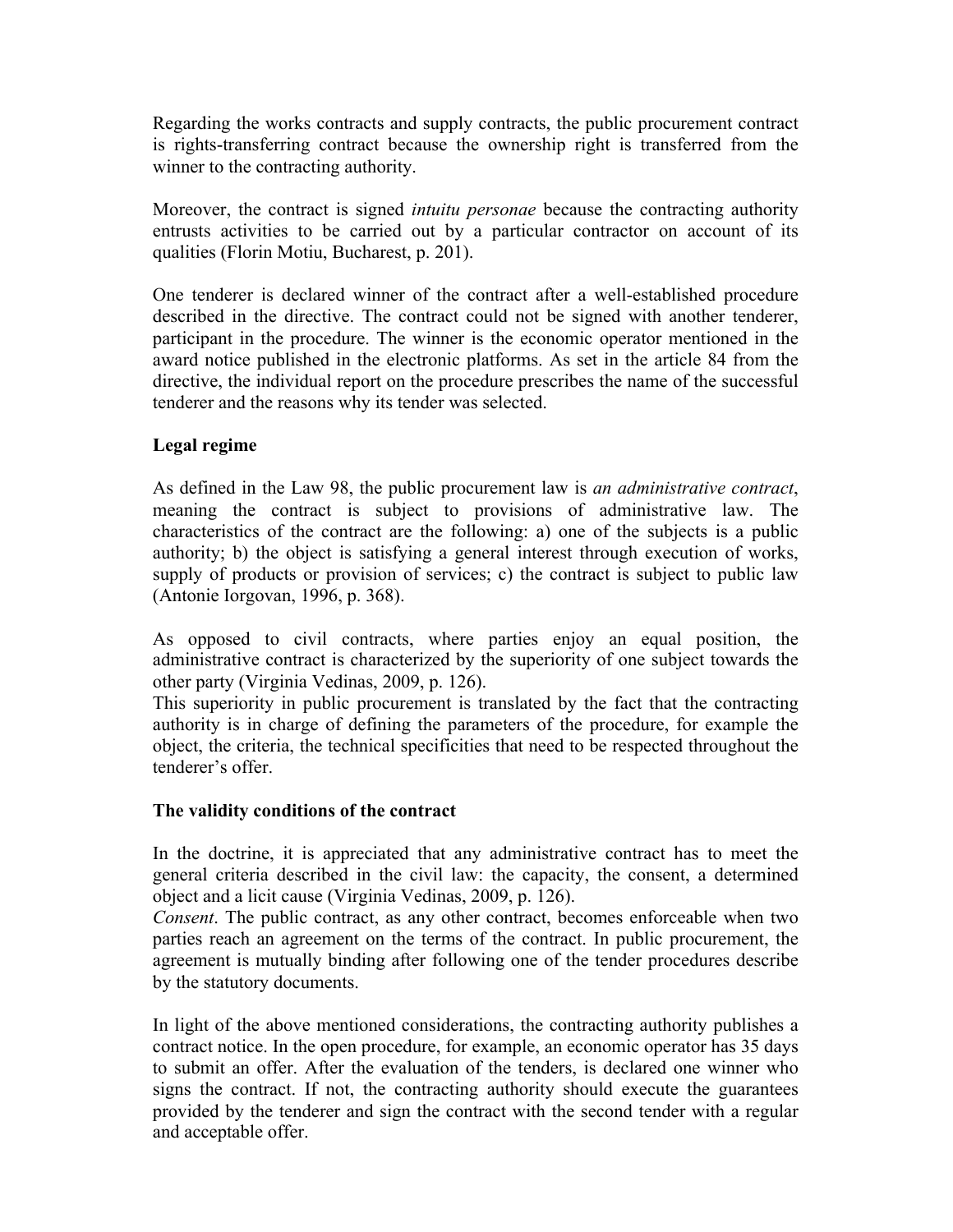The offer and the acceptance meet through the individual report where is announced a winner and the communication of the result, but the signature of the contract is postponed until the waiting periods are over. During the waiting periods, the results of the procedure could be contested in court.

*Capacity of the parties*. Any economic operator can participate in the procedure if he meets the requirements explained in the procurement documents. The rule is the capacity and the exception the incapacity. The general rules on the capacity for moral persons, detailed in civil law, are applicable, but the directive imposes certain rules.

The object and activities described in the statutory document of a moral person must be correlated with the object of the procedure. For example, a firm providing services could not participate in the procedure whose object are works and/or supplies.

Articles 164-166 from Law 98 and article 57 from Directive 24 present the exclusion grounds, considered as special incapacities. These grounds could lead to automatic exclusion or could give the faculty to decide to the contracting authority.

Contracting authorities shall exclude an economic operator from participation in a procurement procedure where they have established or are otherwise aware that that economic operator has been the subject of a conviction by final judgment for one of the following reasons: participation in a criminal organization, corruption, fraud, terrorist offences or offences linked to terrorist activities, money laundering or terrorist financing, child labour and other forms of trafficking in human beings or breach of its obligations relating to the payment of taxes or social security contributions.

The obligation to exclude an economic operator shall also apply where the person convicted by final judgment is a member of the administrative, management or supervisory body of that economic operator or has powers of representation, decision or control therein.

An economic operator could be exclude from participation in a procurement procedure in the following situations: the economic operator is bankrupt or is subject to insolvency or winding-up proceedings; the contracting authority can demonstrate by appropriate means that the economic operator is guilty of grave professional misconduct, which renders its integrity questionable or that has entered into agreements with other economic operators aimed at distorting competition; conflict of interest; a distortion of competition from the prior involvement of the economic operators in the preparation of the procurement procedure; the economic operator has shown significant or persistent deficiencies in the performance of a substantive requirement under a prior public contract; the economic operator has been guilty of serious misrepresentation in supplying the information required for the verification of the absence of grounds for exclusion or the fulfilment of the selection criteria, etc.

Contracting authorities shall at any time during the procedure exclude an economic operator where it turns out that the economic operator is, in view of acts committed or omitted either before or during the procedure, in one of the situations referred to in paragraphs 1 and 2.

The winner shall take all the necessary measures to prevent or to stop any situation that could compromise an objective and impartial performance of the contract.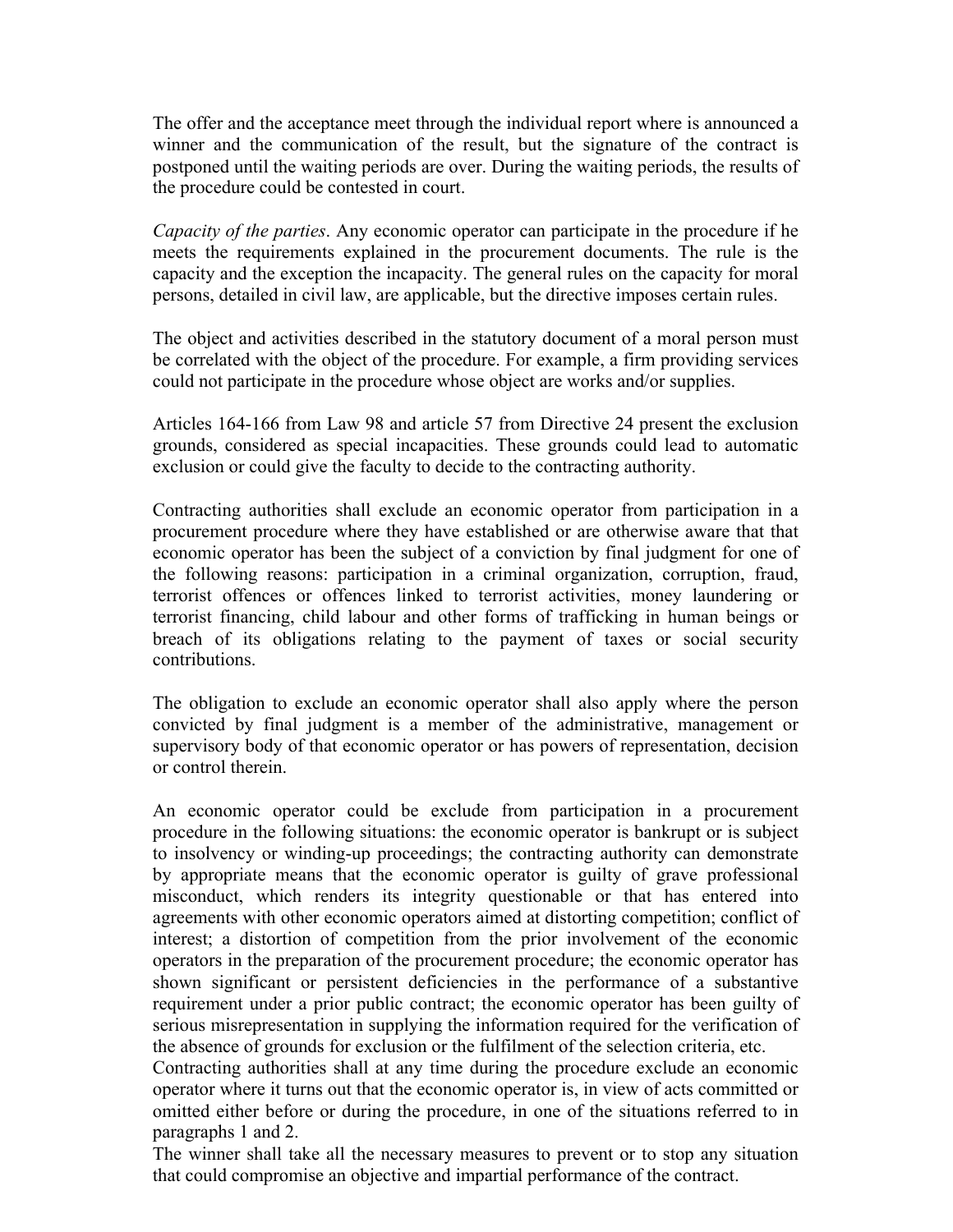*The object*. In case of the public contract, we are talking about individual determined assets due to the characteristics of the procurement procedure. The risks of the contract are transmitted together with the ownership right.

The object of the contract is represented by execution of works, supply of products or provisions of services. The object of the obligation are the actions or inactions assumed by the contracting parties in the contract (Ovidiu Ungureanu, 2007, p. 188). In this case, the winner will have to execute works, supply products or provide services. In exchange, the contracting authority shall pay the price indicated in the financial offer of the tenderer.

The price should be fixed in money, determined and serious. In public procurement, the price is reflected in the financial offer submitted by the tenderer and represents the value of the contract. The price must be serious, on the contrary, being abnormally low, the contracting authority will ask clarification on the formation methodology. If the tenderer does not explain all the elements of the offer and their legality, the offer shall be declared as irregular (article 69 directive).

*The legal cause.* The cause of a contract is the reason why parties are signing a contract. In a public contract, the contracting authority desires to satisfy its needs and the economic operator to obtain money.

### **The effects of a public procurement contract**

The effects of the contract are the rights and obligations of the parties, contracting authority and the winner. As settled in the directive, the rights and obligations are fixed by the contracting authority in the procurement documents, published on the electronic platform. Each economic operator has the possibility of analyzing the requirements and ask questions. In respect to the principle of transparency, the answers are communicated to all through the electronic platforms.

The contract is signed based on the elements settled throughout the procedure. The procurement documents and the offer are part of the contract. Once the contract is signed, it becomes enforceable and legally binding for both parties.

The contracting authority, as well as the contractor should act in good faith during the implementation of the contract and execute their obligations. So, the contractor shall execute the works, supply the products or provide the services, and the contracting authority shall pay the price according to the contract.

Due to the superiority position, the contracting authority has the right to execute the guarantees provided by the contractor.

Also, due to national provisions, the contracting authority has the right to useful use of the construction when talking about works contracts.

Law no. 10/1995 on quality in constructions has established special rules for the liability of the contractor, such as: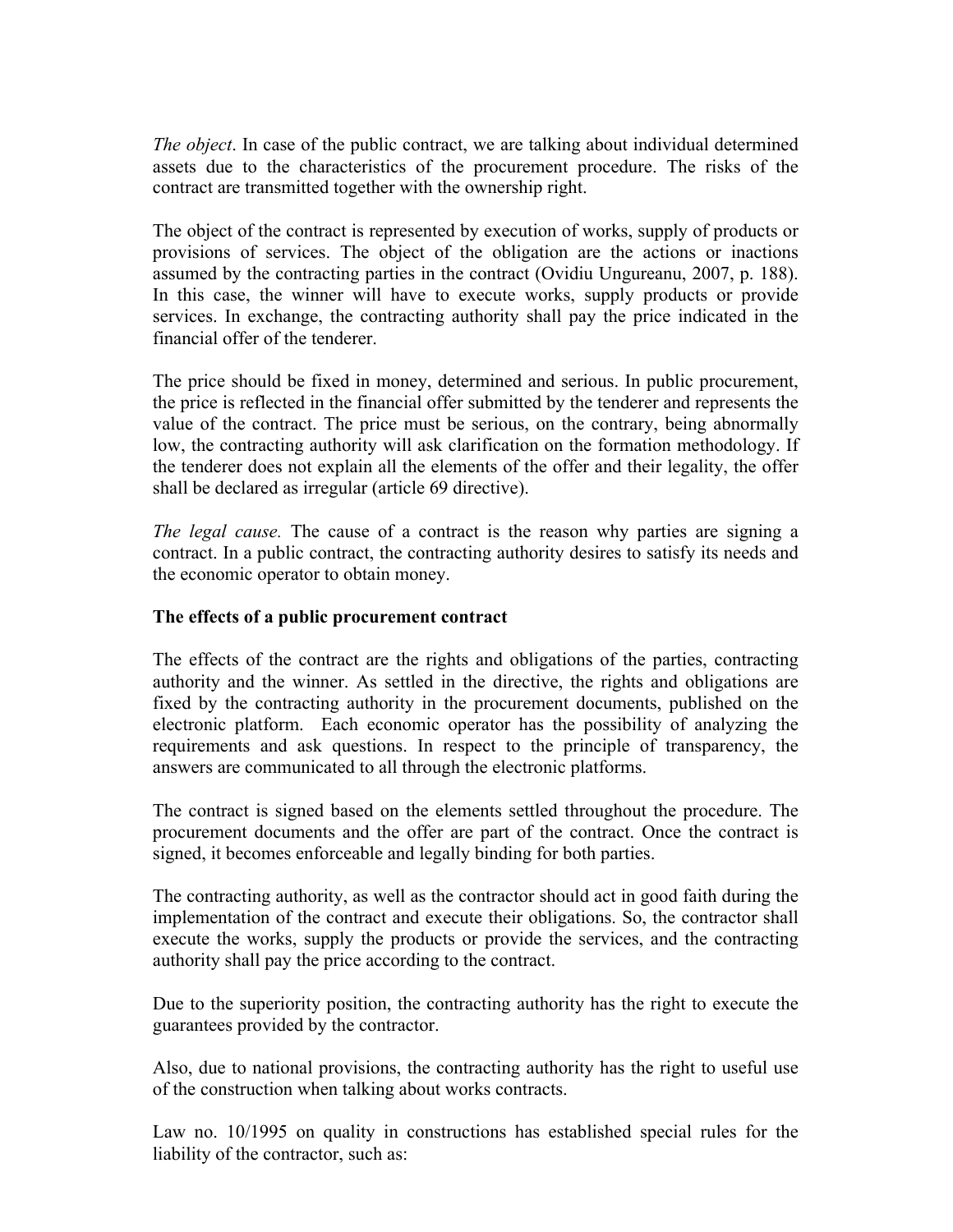- a) The constructor is liable for all hidden vices of the construction, appeared in ten years after the reception of the work,
- b) The constructor is liable for all vices of the building's structure, resulted from the disrespect of the design rules and execution, throughout the period of existence of the construction.

The constructor is liable because the asset could not be used for the purpose it was obtained. This liability is similar to the one present in the sales contract. The vices should be hidden to the contracting authority even after normal, but careful checks. For works contracts, the contracting authority has the obligation to receive and take a construction when it is finished. Article 1862 from New Civil Code explains the details of the process of reception.

Going further, the rights and obligations have to be executed as settled in the contract. Generally, the terms of the contract refer to:

- **Parties** the two contracting parties should be clearly stated at the beginning of the contract.
- **Definitions and interpretations**  this section provides explanations on the meaning of certain terms.
- **Payment Provisions** the price, date and terms should be clearly stated.
- A **specific description of the goods or services** the description corresponds to the technical specifications and the offer.
- **Term of contract and timescale** are the ones mentioned in the procurement documents and the offer.
- **Limitation of liability and termination of the contract** are interdependent as the liability implies the question of termination. The conditions for obtaining an indemnity are expressly mentioned.
- **Dispute Resolution** the procedure to be followed if the parties have a dispute.
- **Confidentiality and intellectual property rights** this section explains how confidentiality could be invoked during the performance of the contract and the cases when there is an intellectual property right.
- **Warranties** Contracting parties could provide for goods and services certain warranties.
- Force Majeure, assignment and the law applicable to the contract are other types of provisions present in a procurement contract.

These provisions are common to all contracts, the details making the difference.

# **Modification of the public procurement contract**

The contractual freedom, that characterizes civil contracts, is limited in case of public procurement contracts. The contracting parties don't have the right to make all the addendums they would wish, but have to respect certain rules due to the nature of the contract. The conditions for contract modifications have resulted from the case-law of the European Court of Justice.

The old Directive 2004/18/EC of the European Parliament and of the Council of 31 March 2004 on the coordination of procedures for the award of public works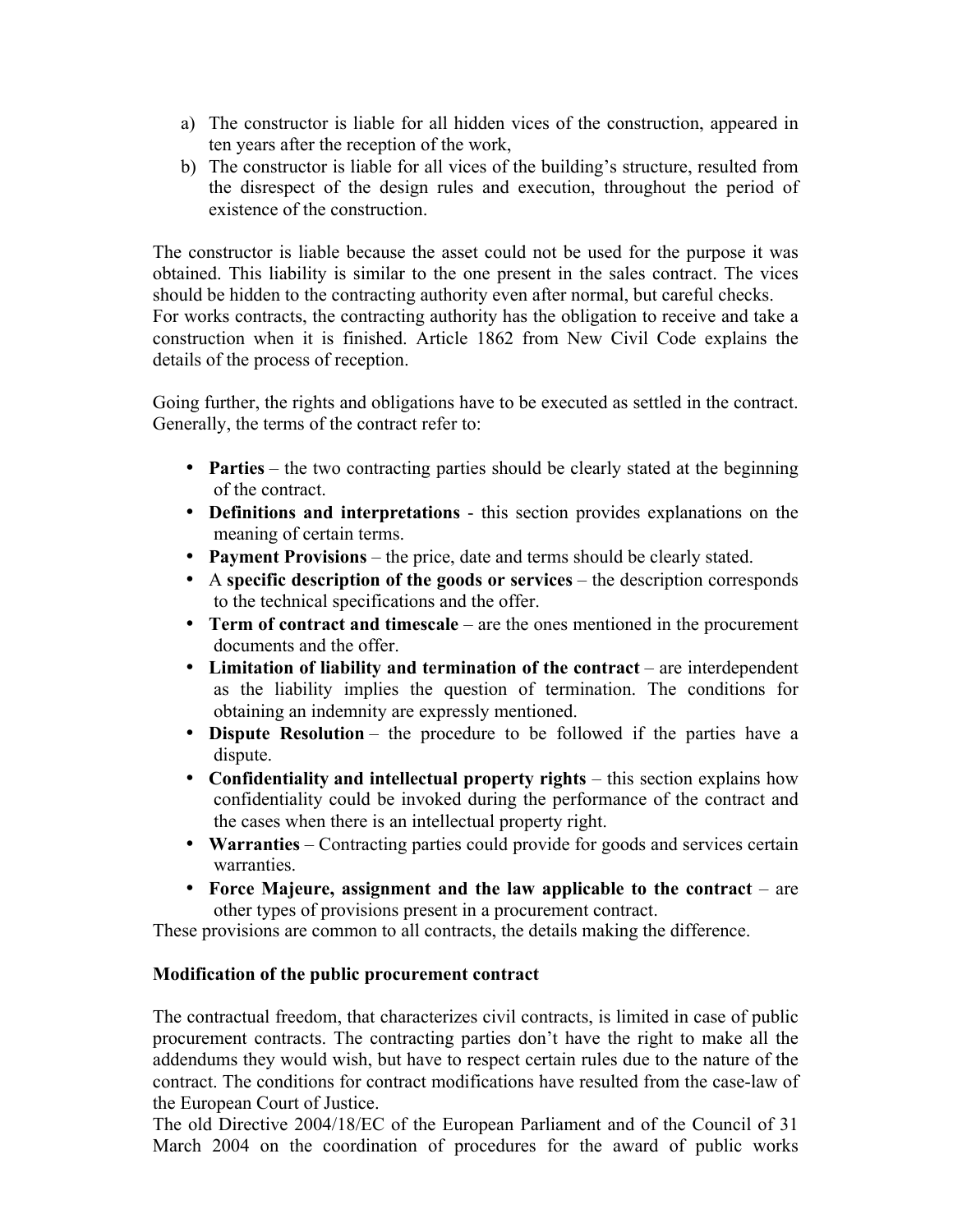contracts, public supply contracts and public service contracts didn't set forth provisions regarding the modification of a public procurement contract.

Trying to cover a legislative gap, Directive 24 has taken the case-law of the European Court of Justice from Luxembourg and has transposed the general principles into binding provisions for member states (article 72). The Pressetext case (C-454/06, CJUE, 2008, para 34-37), the most important decision regarding this matter, has clarified the circumstances in which the amendments to an existing agreement between a contracting authority and a contractor may be regarded as constituting a new award of a public contract within the meaning of the Directive.

So, the amendments to the provisions of a public contract during the currency of the contract constitute a new award of a contract when:

- they are materially different in character from the original contract and, therefore, demonstrate the intention of the parties to renegotiate the essential terms of the contract,
- it introduces conditions, which, had they been part of the initial award procedure, would have allowed for the admission of tenderers other than those initially admitted or would have allowed for the acceptance of a tender other than the one initially accepted,
- it extends the scope of the contract considerably to encompass services not initially covered,
- it changes the economic balance of the contract in favor of the contractor in a manner which was not provided for in the terms of the initial contract.

The new directive also clarifies the possibility of subcontracting in article 71. The contracting authority shall require the main contractor to notify the contracting authority of any changes to this information during the course of the contract as well as of the required information for any new subcontractors subsequently involved in such works or services.

### **Termination of the contract**

Generally, a contract terminates in the general cases mentioned in civil theory, such as reaching the contract term, finalizing the activity before the deadline, the liquidation of the winner.

There can be the case of the breach of contract when it could be terminated by both parties. The affected party could obtain damages. When of the essential conditions of contract are not fulfilled, it could be solicited the annulment of the contract. When the contractor is reorganizing or there is a merger ongoing, it is not a case for annulment.

Article 223 from Law 98 establishes specific cases of termination of the public procurement contract:

- The contractor is, when signing the contract, in one of cases of exclusion,
- Contract should not have been awarded to that contractor, taking into account a breach of obligations and of European legislation, observed in a decision by the Court of Justice of European Union,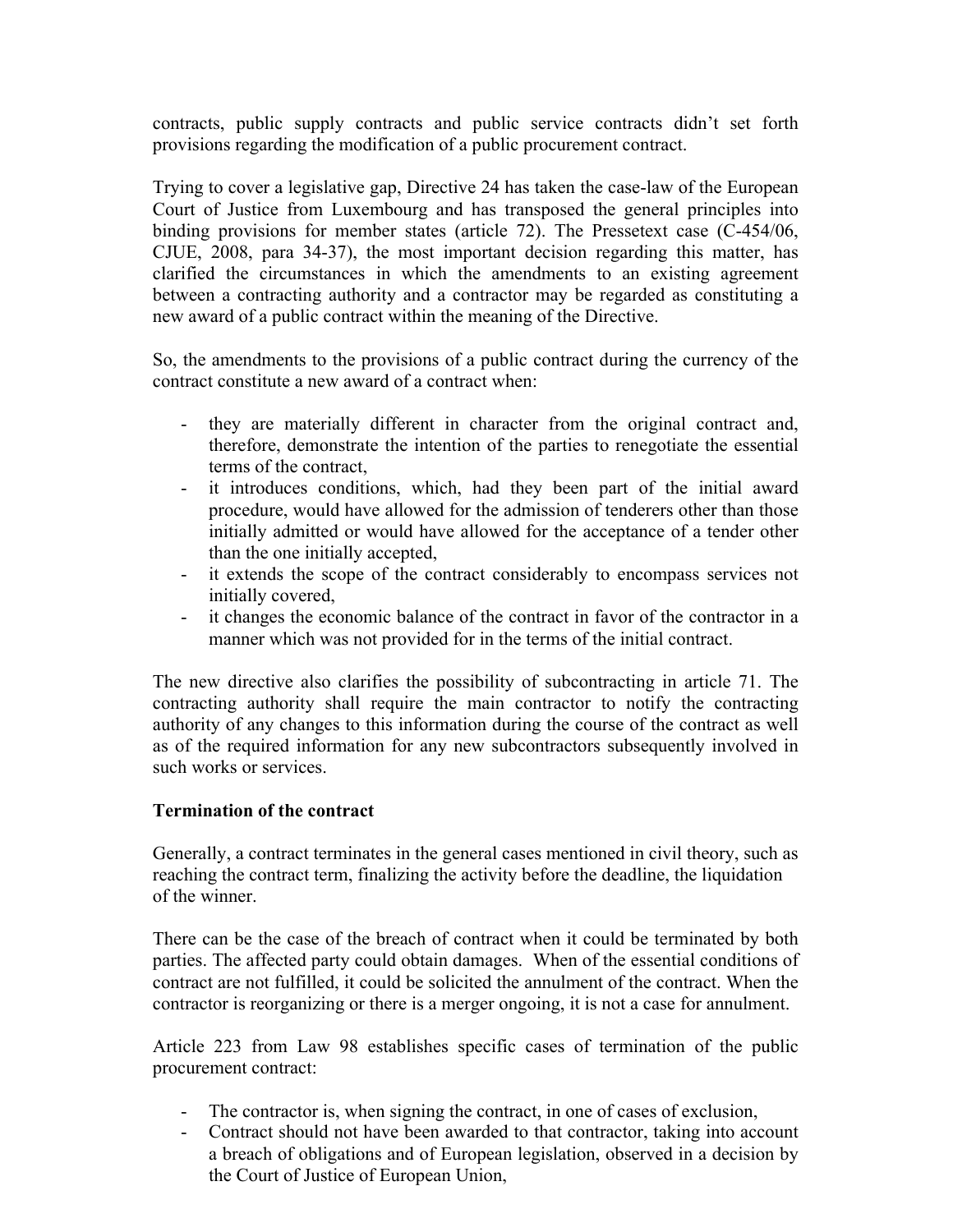There is the specific case of the non-respect for the waiting periods, when the contract could be declared null.

Moreover, being a synallagmatic contract, the general rules mentioned in the theory of obligations are applicable: the exception of non-execution of the contract, resolution due to non-accomplishment by one of the parties of his obligation, the risk of the contract (Francisk Deak, 1999, p. 10).

# **Conclusions**

The analysis has tried to underline the specificities of a public procurement contract in regard with the general theory of contract formation. The scope of the study is to help the practitioners understand the elements of the public procurement contract and the possible consequences of their actions in the periods mentioned above.

The new Directive on public procurement no 24 prescribes detailed rules regarding the formation and the modification of the contract. In the near future, it will be interesting to follow the approach of the Court of Justice to see if it maintains the existing principles or will provide a new interpretation in the light of the new provisions.